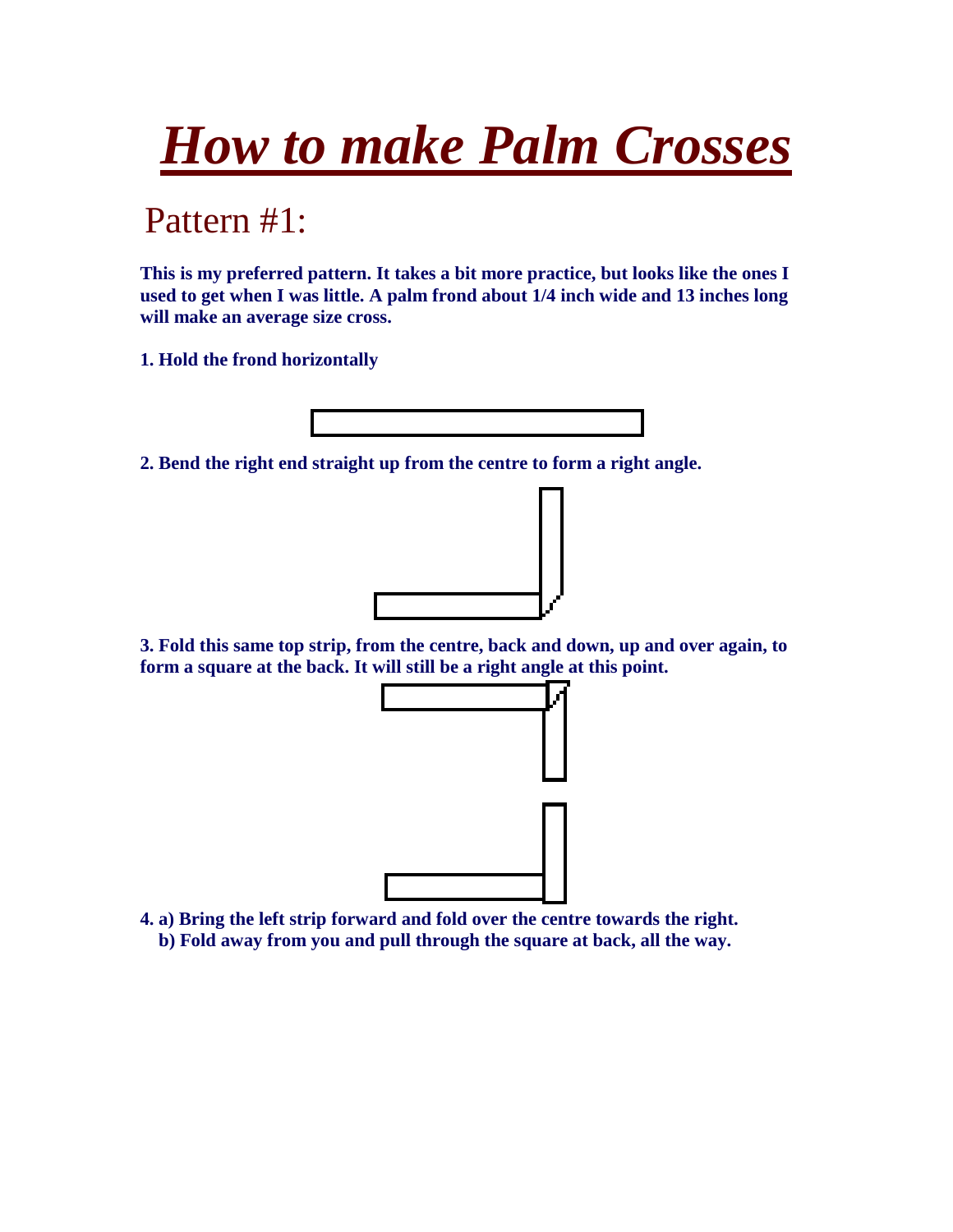

**5. Bend the top strip forward and put the end through the centre square to make a shaft of desired length.** 



**6. Fold left hand strip backwards and put through the back square. This makes the left crossbar and should be in proportion to the shaft.** 



**7. Fold the right strip back, put through the back square and fasten.**